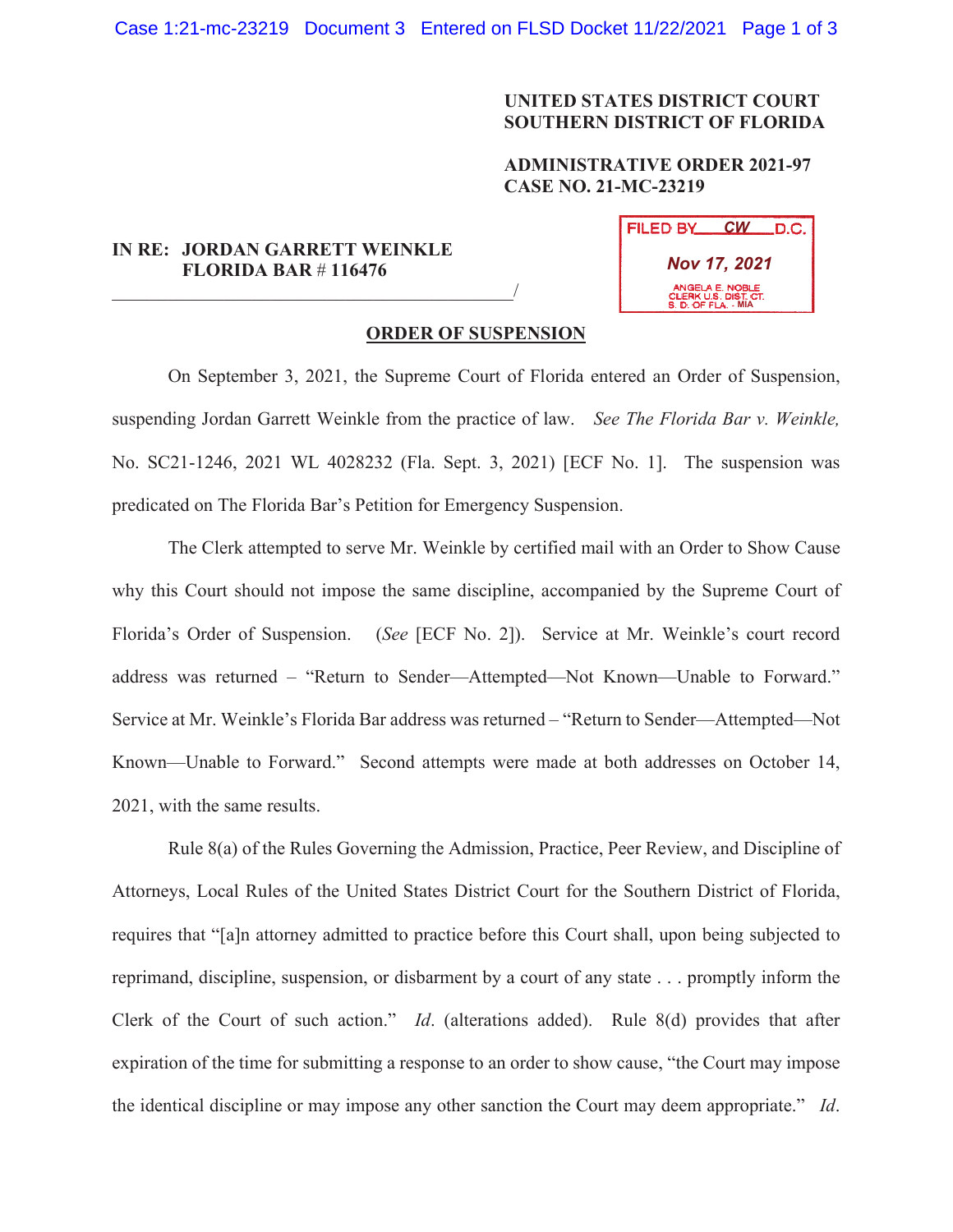Even if service is contested, Local Rule  $11.1(g)$  imposes upon the members of this Bar an obligation to provide updated contact information to the Clerk within seven days of any change; "the failure to comply shall not constitute grounds for relief from deadlines imposed by Rule or by the Court." *Id*. This obligation to maintain current contact information is reiterated in the Court's CM/ECF Administrative Procedures Manual, section 3D, compliance with which is mandated by Local Rule 5.1.

Given this background, pursuant to Rule  $8(a)$  and (d), Local Rule  $11.1(g)$  and the Court's inherent power to regulate membership in its bar for the protection of the public interest, *see Chambers v. NASCO, Inc.*, 501 U.S. 32, 43 (1991) ("[A] federal court has the power to control admission to its bar and to discipline attorneys who appear before it." (alteration added)),

**IT IS ORDERED** that Mr. Weinkle is suspended from practice in this Court, effective immediately. Mr. Weinkle may not resume the practice of law before the Court until reinstated by Court order. *See* Rule 12(a). The Clerk of Court shall strike this attorney from the roll of attorneys eligible to practice in the United States District Court for the Southern District of Florida and shall also immediately revoke the attorney's CM/ECF password.

**IT IS FURTHER ORDERED** that the Clerk of Court shall attempt to serve by certified mail copies of this Order of Suspension upon Mr. Weinkle at his court record and Florida Bar addresses. Mr. Weinkle shall forthwith advise the Clerk of Court of all pending cases before the Court in which he is counsel or co-counsel of record.

**DONE AND ORDERED** at Miami, Florida, this 17th day of November, 2021.

**\_\_\_\_\_\_\_\_\_\_\_\_\_\_\_\_\_\_\_\_\_\_\_\_\_\_\_\_\_\_\_\_\_\_\_\_\_** 

 **CECILIA M. ALTONAGA CHIEF UNITED STATES DISTRICT JUDGE**